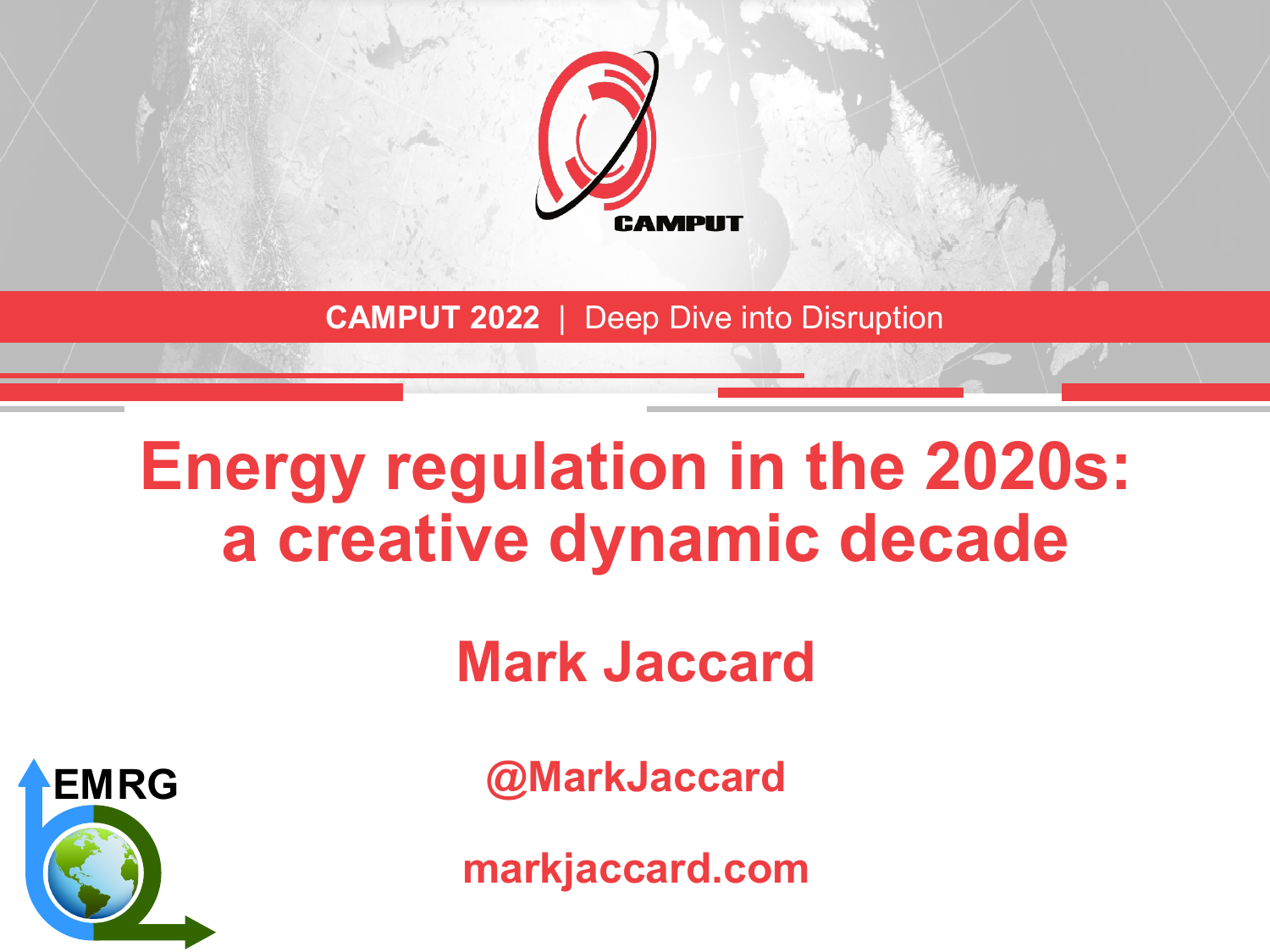

## Introduction

Original topic: self-delusions that prevent rapid decarbonization





Topic pivot: ways in which energy industry and its regulators may hinder rapid decarbonization – also with self-delusions!

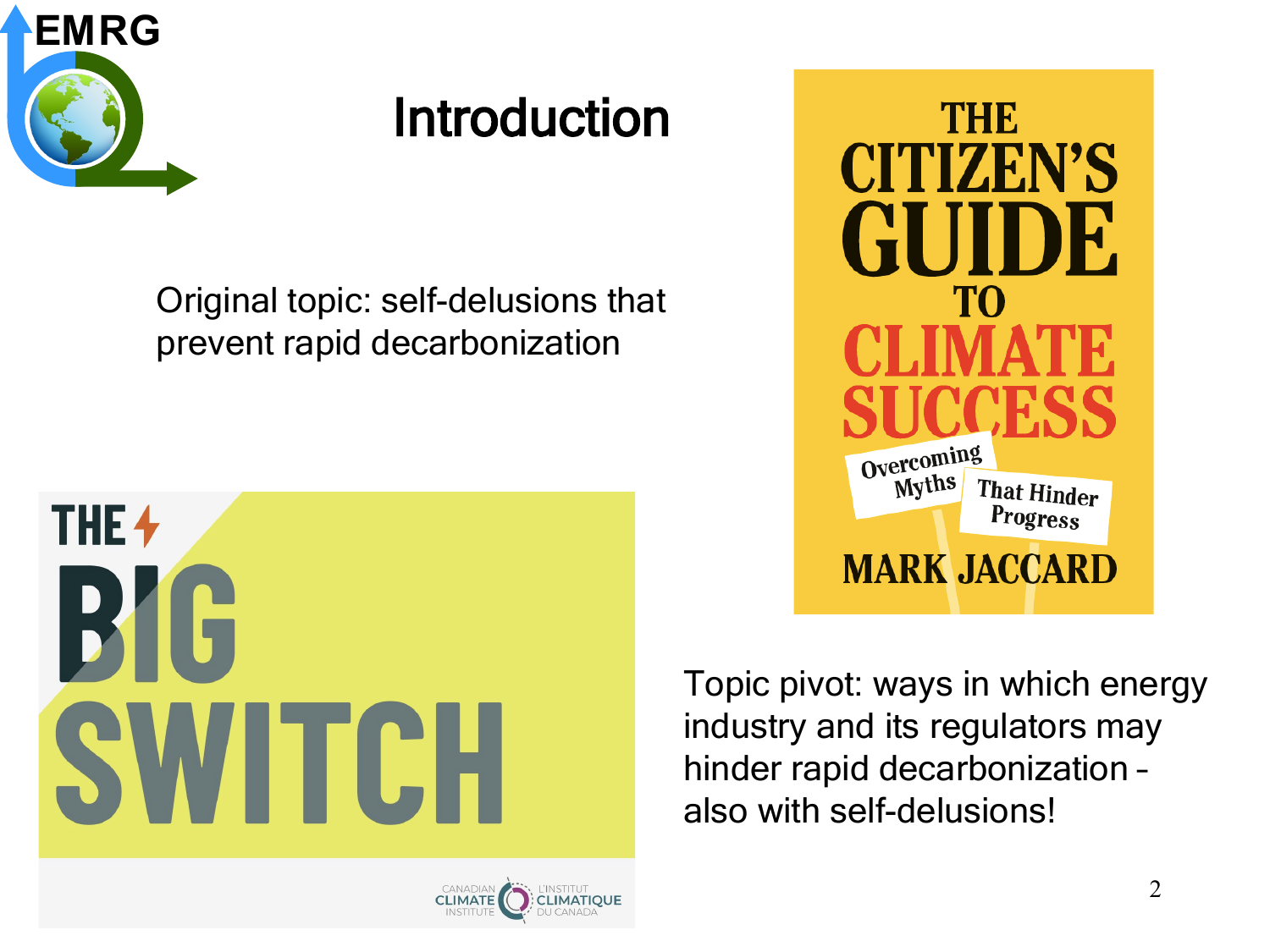

## Can regulators lead exciting lives? "the glorious 1990s"

My tenure as chair and CEO of the BCUC (1992-1997) integrated resource planning requirements (1992) demand-side management requirements (1992) intervenor funding (1992) generic rate-of-return hearings (1993) negotiated settlements (1994) incentive based regulation (1995) electricity competitive market reforms (1996) shadow carbon pricing (1996) helping create the Regie de l'Energie (1997)

What will the 2020s be like? Big steps on the path to net-zero?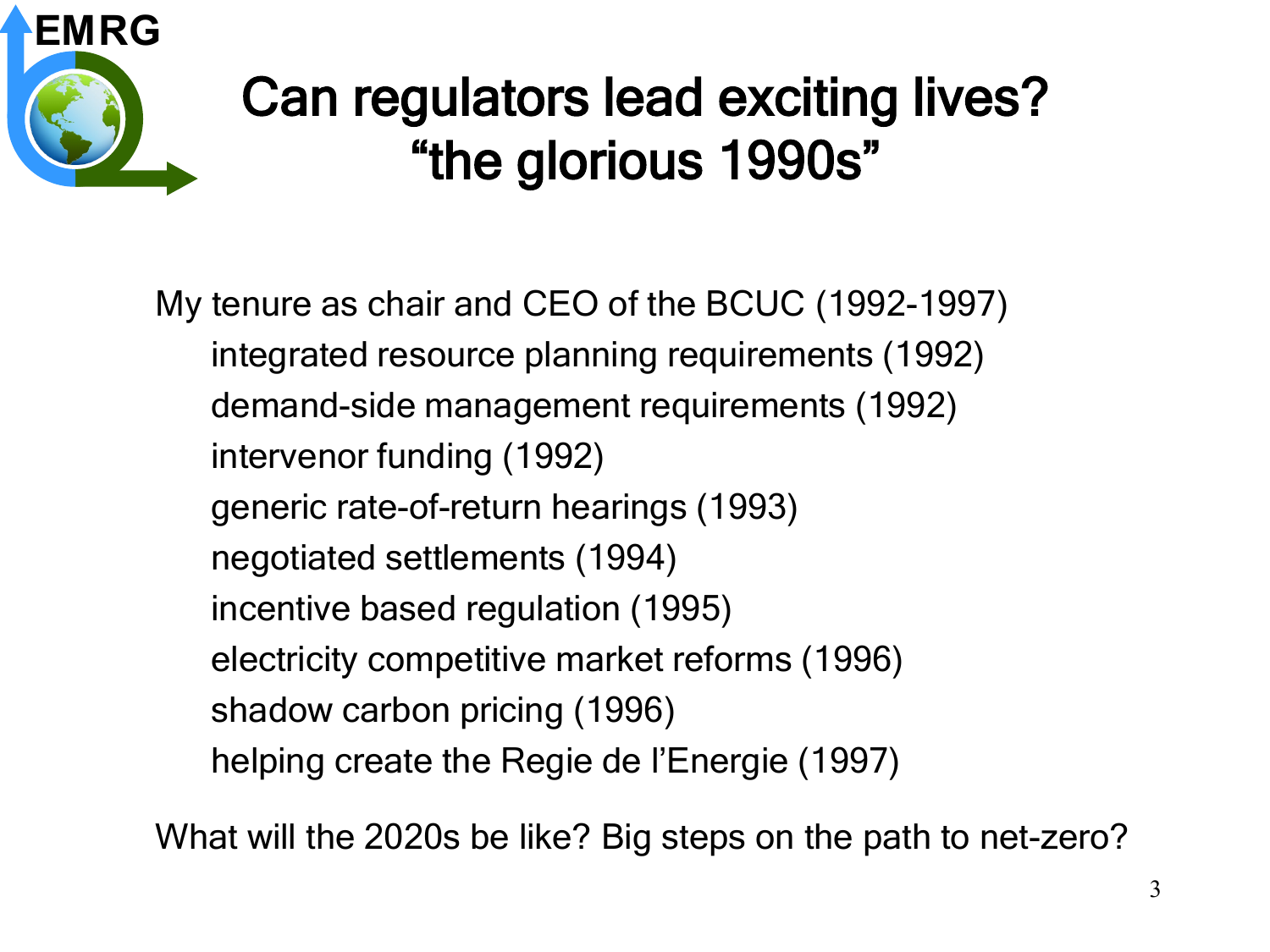

## Canadian Climate Institute's The Big Switch

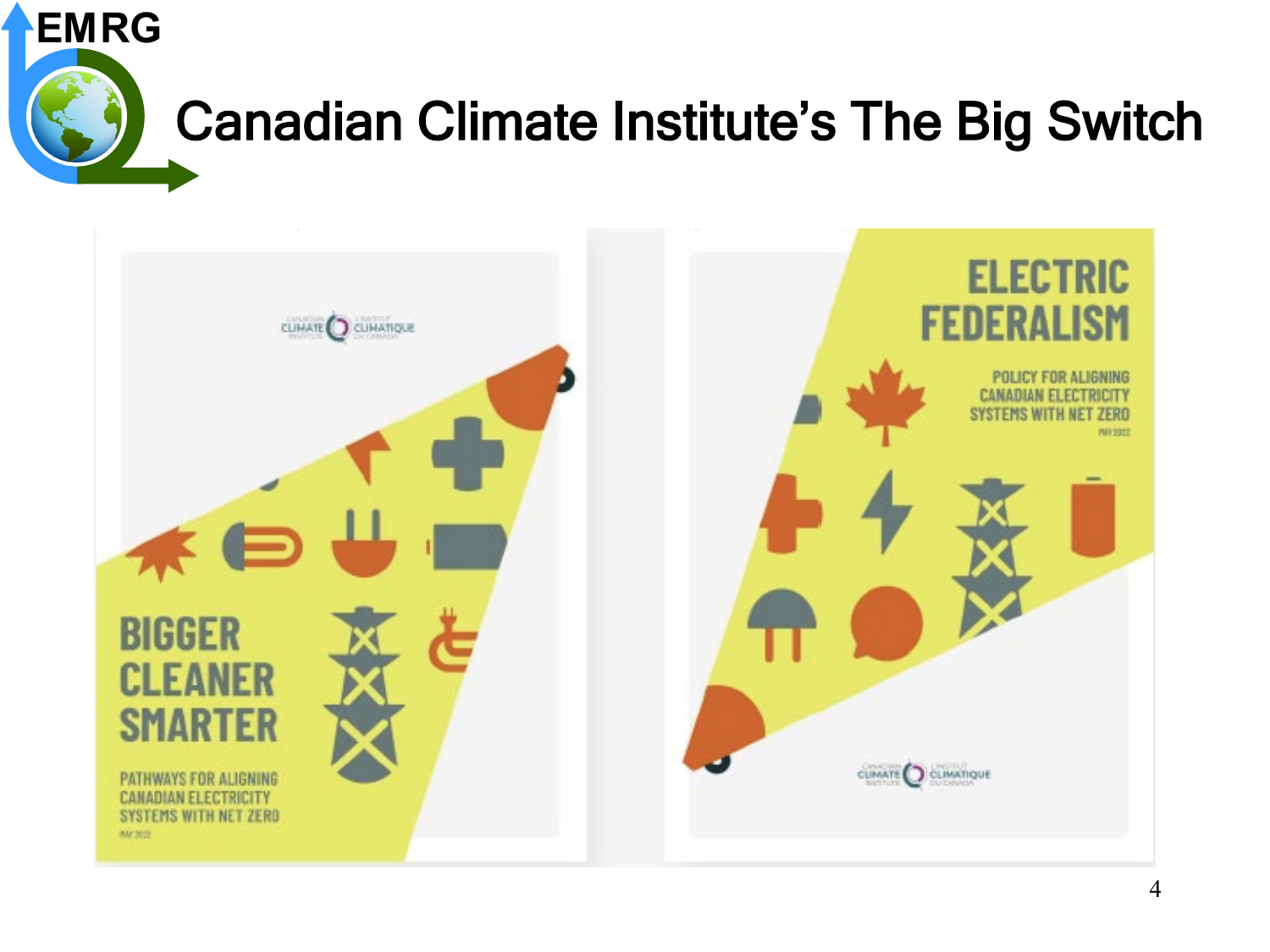

Most studies suggest a 100%-250% increase of electricity capacity in 30 years (for demand by buildings, transport, industry)

#### On the path to net zero, installed capacity must grow substantially

Studies show capacity will be 2.2 to 3.4 times larger by 2050 relative to today

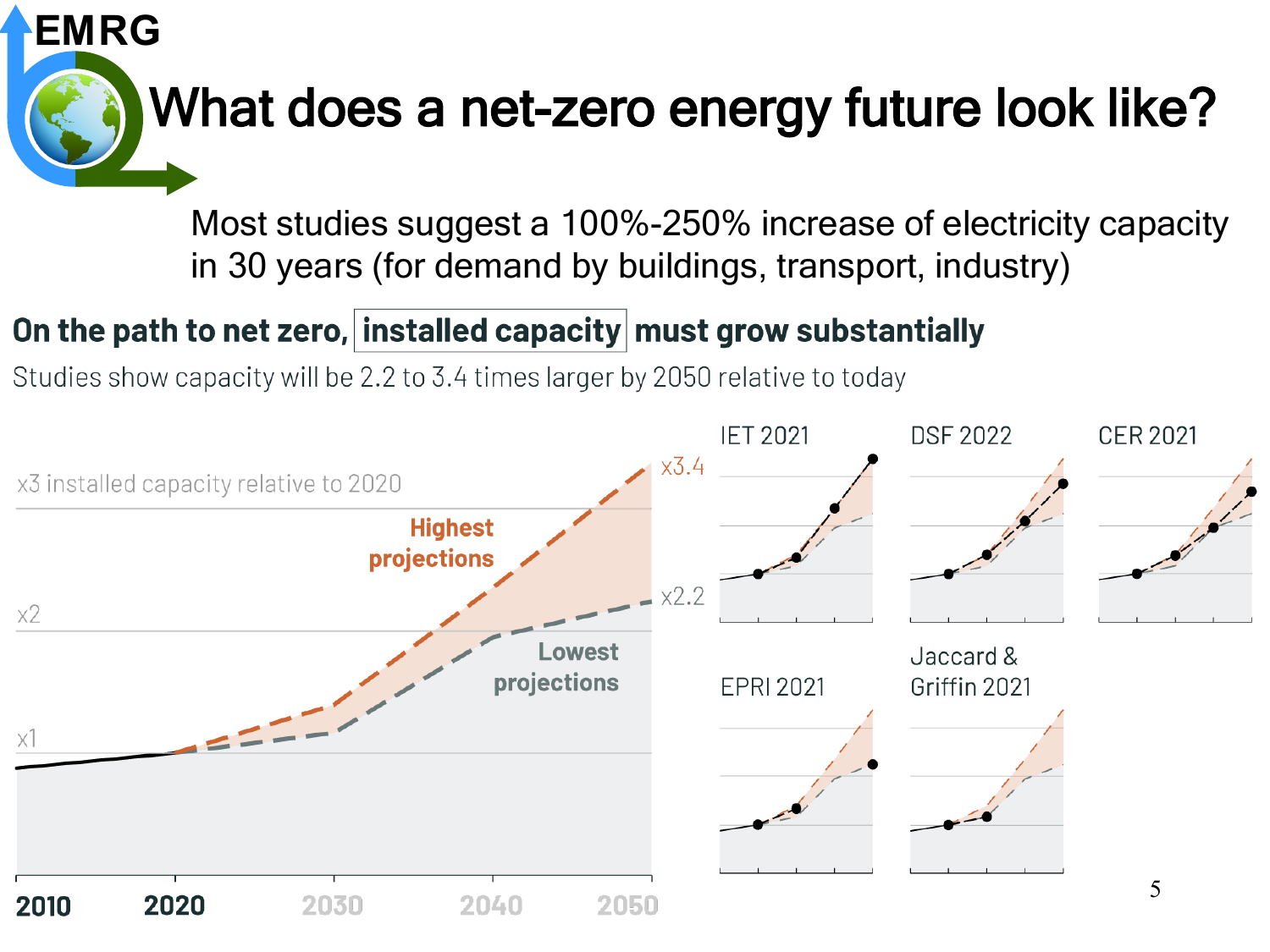#### How does net-zero future happen? GHG policies by senior levels of government **EMRG**

Preferably federal government to ensure all provinces pull their weight via federal policy or provincial equivalents.

Carbon tax:

Same carbon price for every unit emitted.

With production subsidies for globally competitive industries (OBPS).

Sector-specific flexible regulations:

Clean electricity standard

Clean fuel standard

Zero-emission vehicle mandate (personal vehicles and trucks)

Building codes (new) and emission or energy regulations (existing)

Government financial support:

Industry – process shifts, renewables, CCS

Consumers – vehicles, buildings

Workers and Indigenous peoples – just transition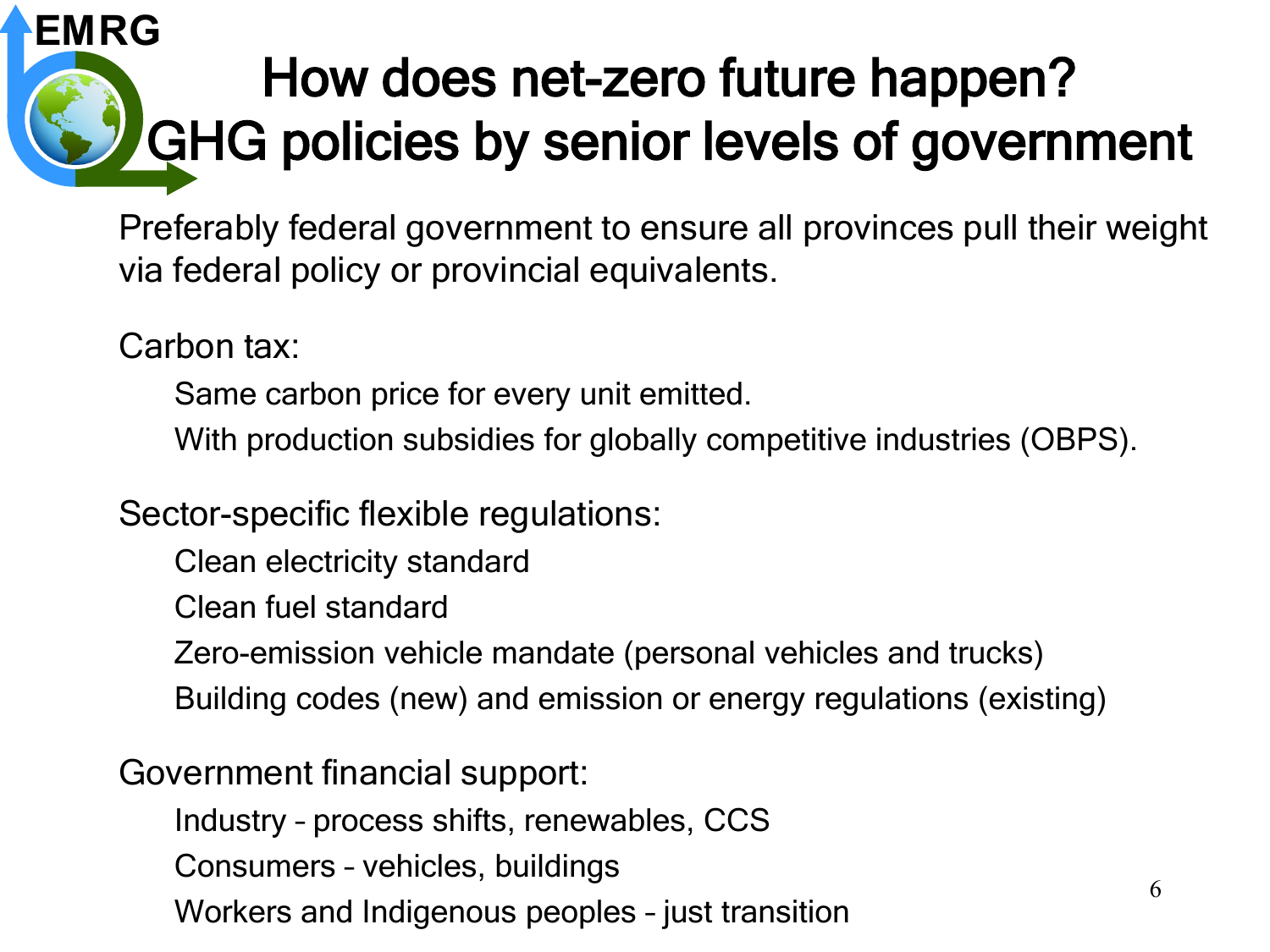

Federal government has negligible jurisdiction over electricity. But courts recognize its Canada-wide GHG responsibility. It can negotiate equivalency agreements with one or more provinces.

Two key acts – can use one or both to reduce electricity GHG emissions Canadian Environmental Protection Act – clean electricity standard Greenhouse Gas Pollution Pricing Act – carbon pricing (tax or cap&trade)

See Jaccard and Griffin (2021)

# **A Zero-Emission Canadian Electricity System by 2035**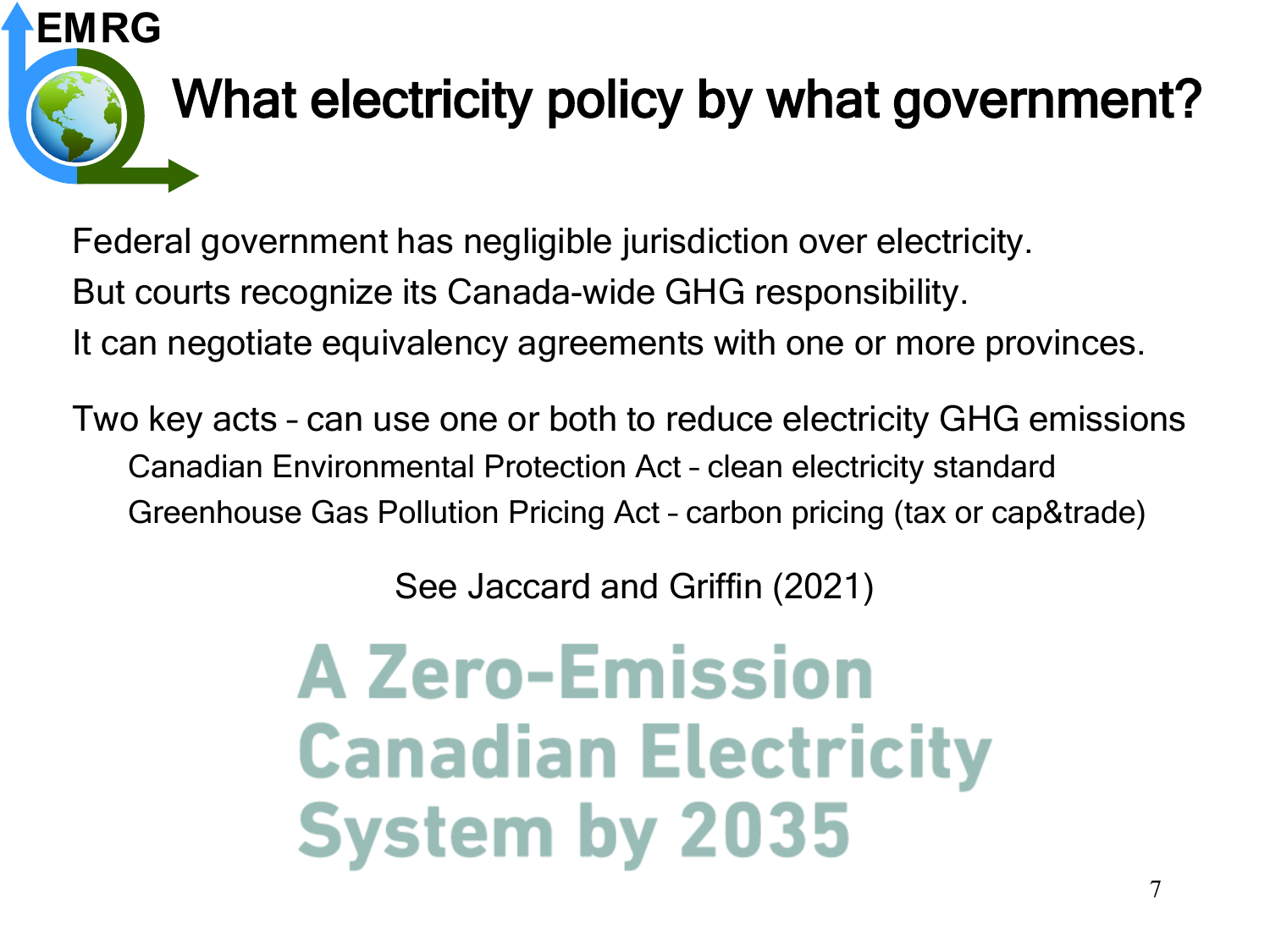

## What electricity policy stringency?

Full carbon price must apply to all GHG emissions (2030? 2035?) so that emissions are close to zero. (phase-out OBPS for electricity?) and / or

Stringency of clean electricity standard must decline to near-zero (40 g/tCO2?) so that natural gas and coal used only with CCS

#### On the path to net zero, unabated fossil fuel generation must be phased out

Studies show that unabated fossil fuel generation will reach at most 14 TWh in 2050, or 1% of total generation

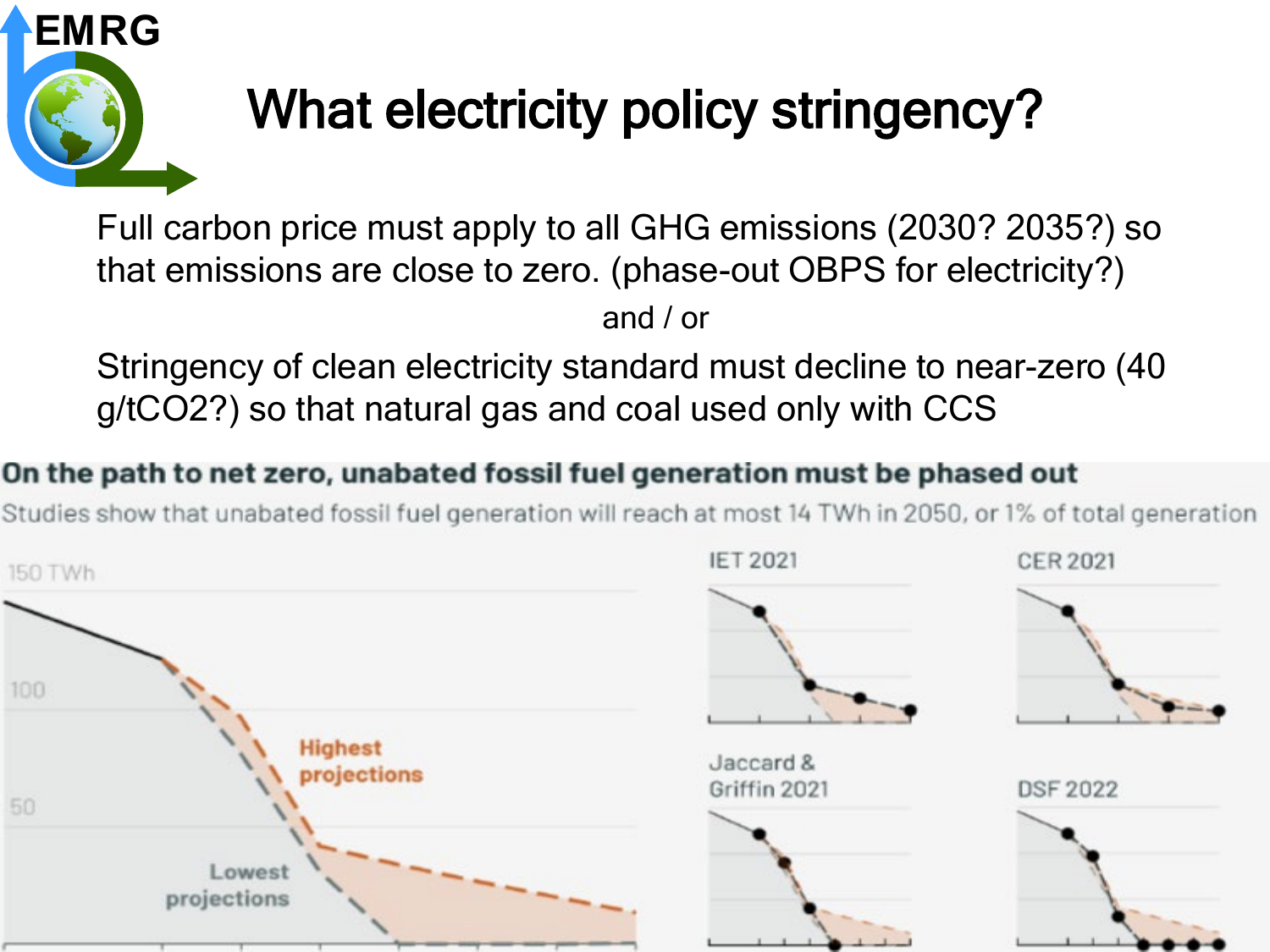

## What natural gas policy by what level of government?

Perhaps rising carbon tax is sufficient. But some urban governments (like Vancouver) plan to prohibit gas distribution connection to new buildings.

Is this good GHG regulatory policy?

Alternative regulatory approach is to require declining amount of natural gas in a utility's delivered gas, thus allowing a rising share of zeroemission gaseous substitutes (clean produced biomethane or hydrogen).

This enables the competitive market to determine the winning zeroemission option in buildings – electricity vs gaseous products vs other.

British Columbia is implementing this policy, with administration delegated to the energy regulator, BCUC.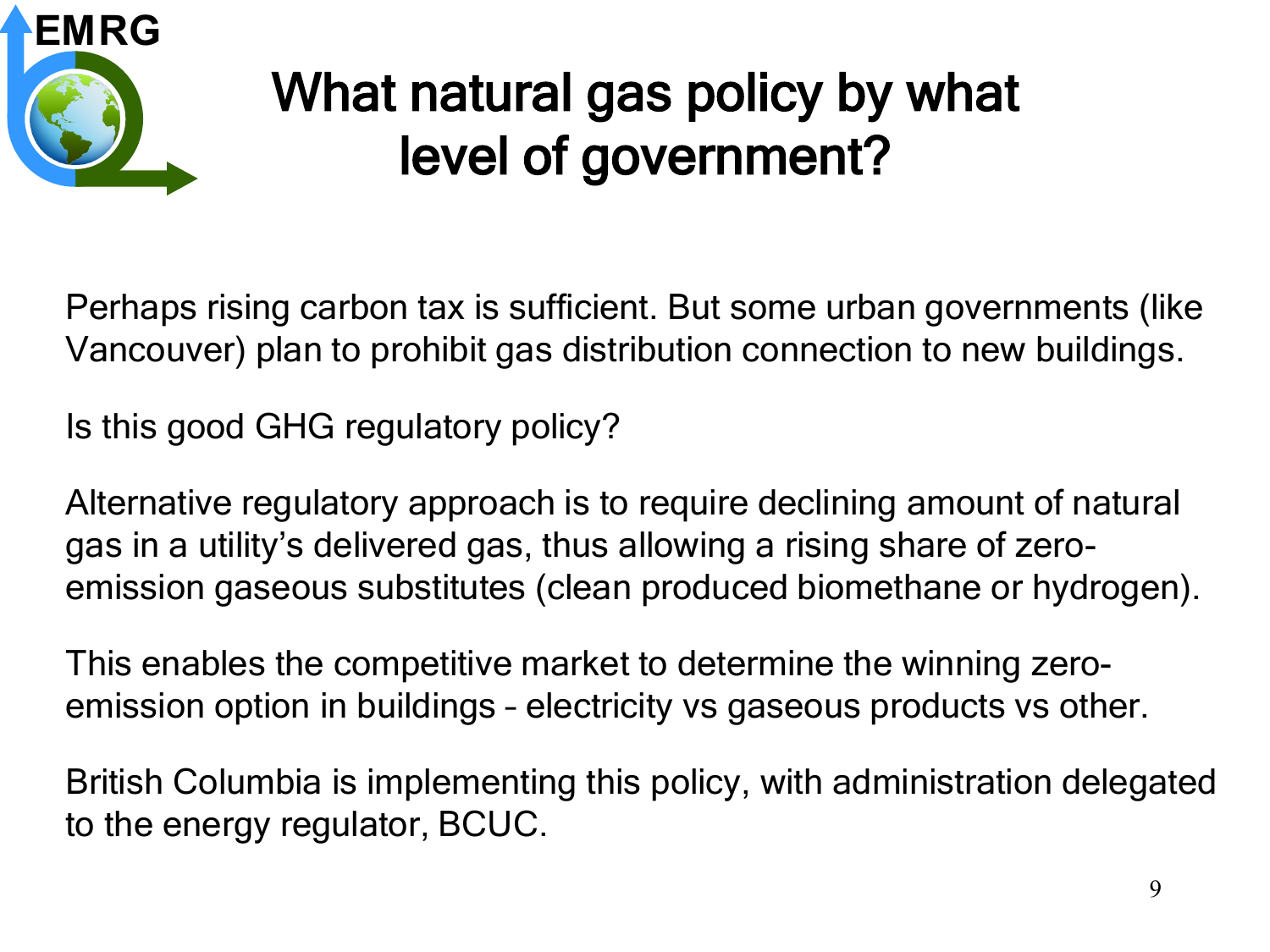### Energy regulators: will they help or hinder the rapid transition to net-zero? **EMRG**

Argument that regulators don't need to be creative and dynamic:

If GHG policies by senior governments rapidly increase electricity demand, energy regulators will allow the necessary supply expansion. Why? Risk-averse regulators keen to avoid blame for insufficient electricity "Gov should implement its GHG policies, and we'll do our job."

Argument that energy regulators must be creative:

Regulators may argue that GHG targets are unrealistic (unachievable).

Regulators may presume uncertainty of enduring political commitment.

Regulators may focus only on short-run financial costs, not long-run cost risks.

Regulators may focus on short-run impacts to sub-set of ratepayers.

Regulators may be blind to creative opportunities.

Regulators may sustain silo approach to energy regulation.

Regulators may not understand or believe in market dynamics.

Regulators may ignore benefits of strategic grid developments.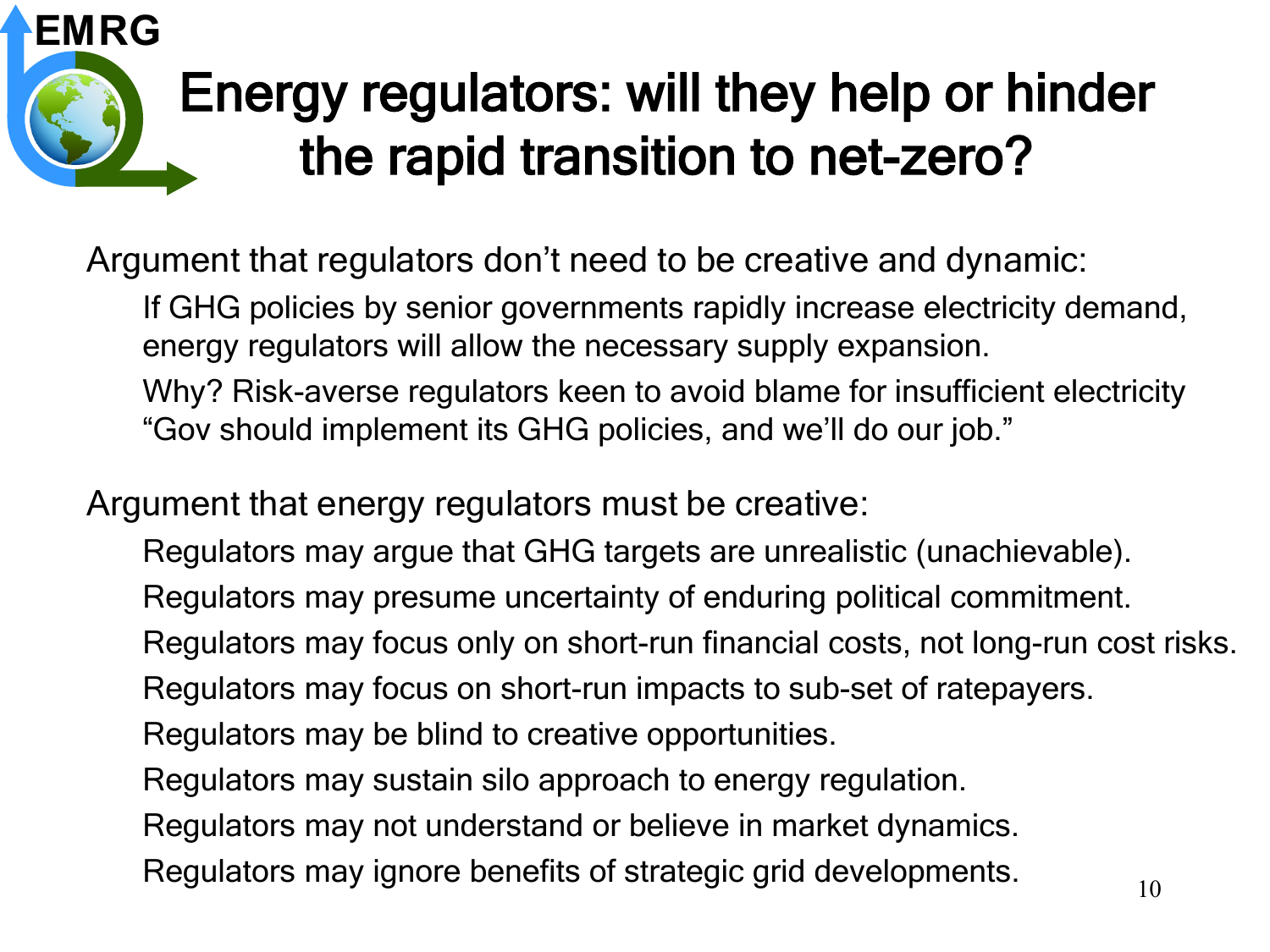

## Example of a potential challenge

If regulators and policy makers focus only on electricity rates instead of total energy service costs, they may make the wrong decisions. (figure from The Big Switch)

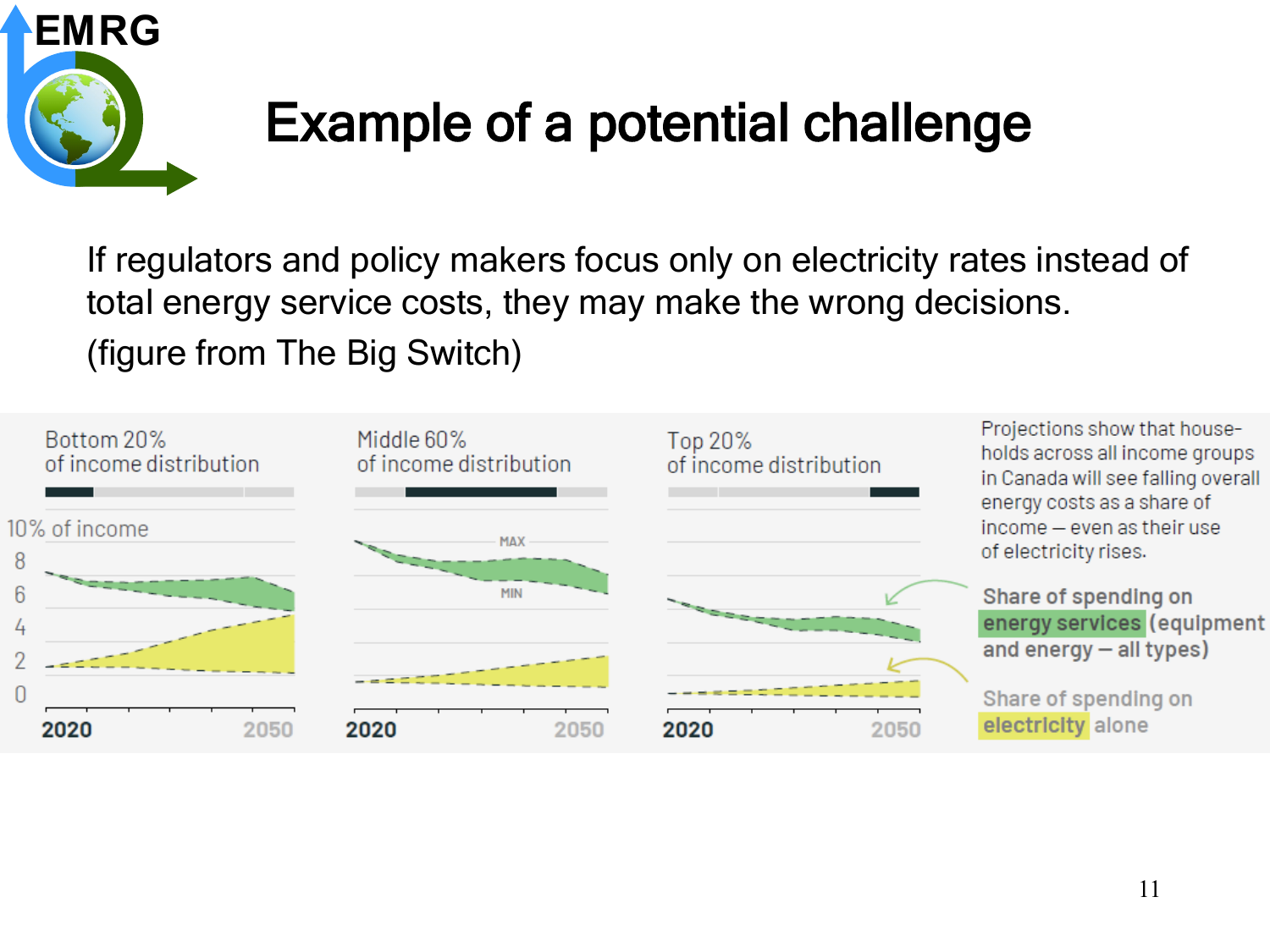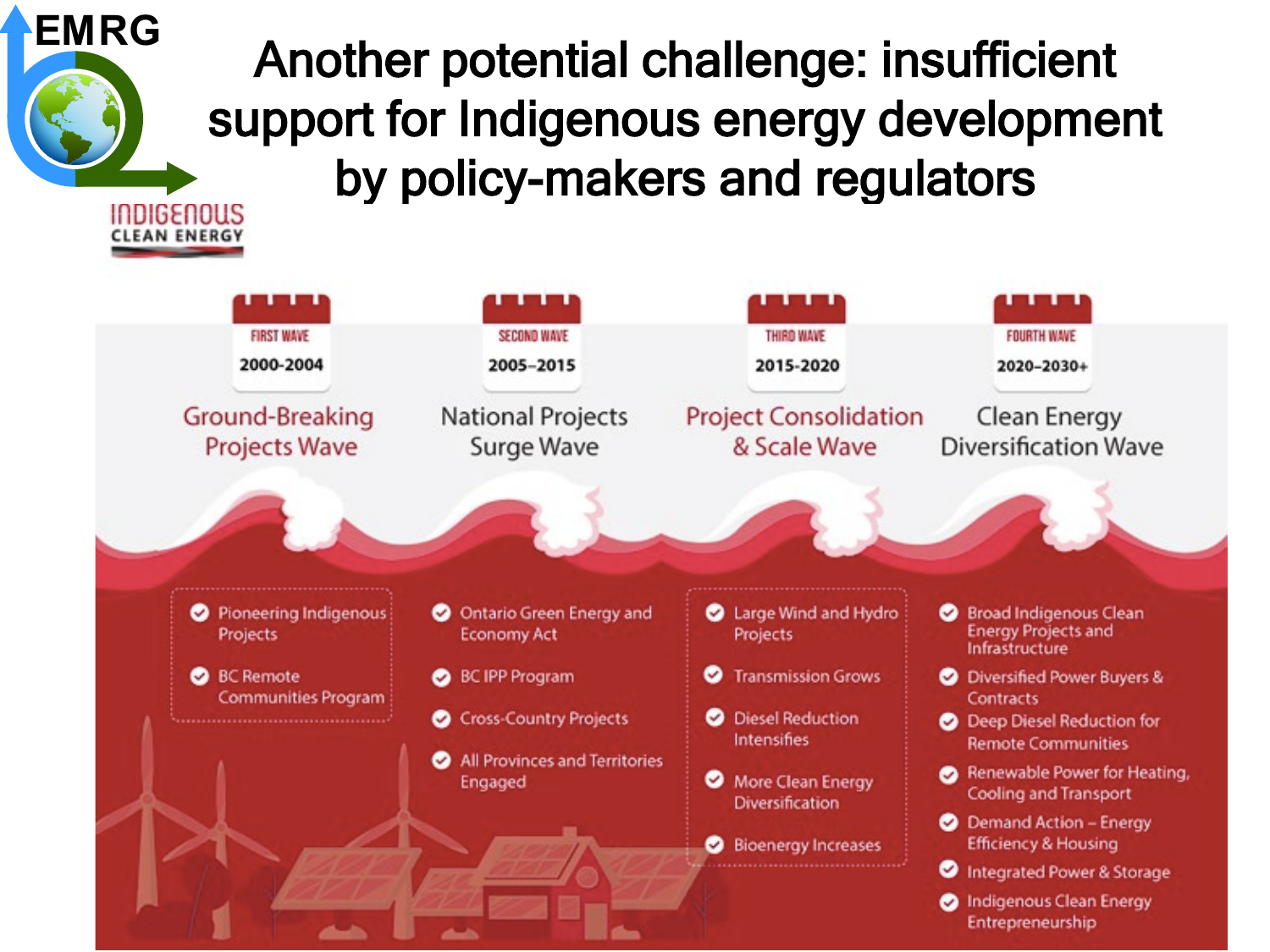

Whether driven by government GHG policy or their own motives, regulators can play a creative, dynamic role in the interconnected efforts of the energy transition in the 2020s. (The Big Switch)



Or they can be a hindrance!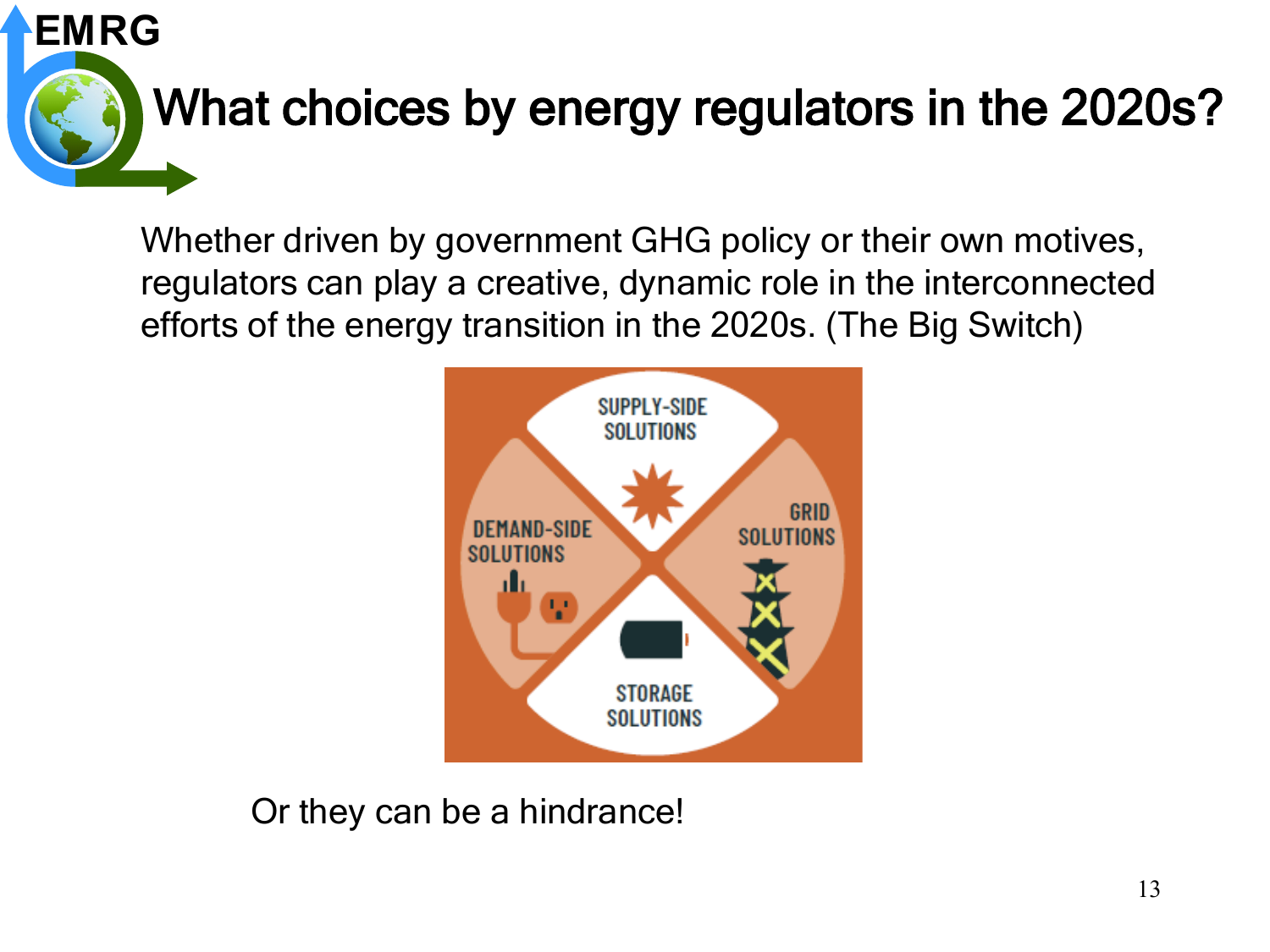

## Conclusion: Ideas for consideration

How might we align regulatory mandates with government GHG goals? Legislation? Utility act amendment? Cabinet directive? Other? How might GHG alignment requirements be worded? "Decisions should be consistent with GHG targets"? "Decisions should contribute to achieving GHG targets"? "Regulators should apply shadow carbon price consistent with targets"? What can regulators do in the absence of specific directives like these? Many suggestions to explore in The Big Switch! Many suggestions to explore during this conference!